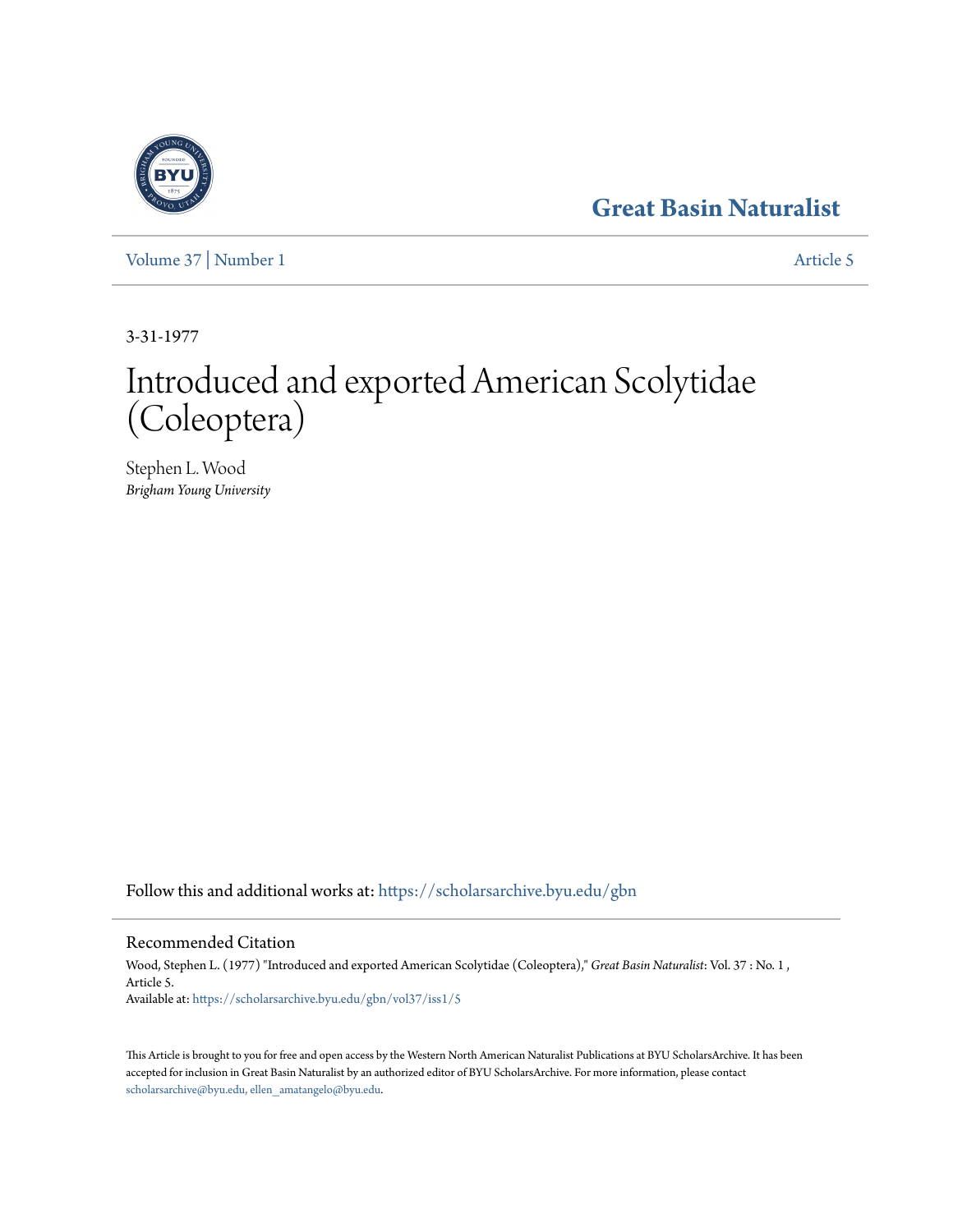#### INTRODUCED AND EXPORTED AMERICAN SCOLYTIDAE (COLEOPTERA)'

Stephen L. Wood-

Abstract.—Fourteen North, Central, and South American Scolytidae have reached areas outside of America, namely Hawaii (5), Australia (3), Southeast Asia (2), Africa (7), Europe (1), and worldwide (1). The 44 species in-<br>troduced into North and Central America have originated in South America (10), Southeast Asia (15), Africa or Europe (7). Four North and Central American species have extended their ranges into new territory within<br>this region. Most of the species that breed in the bole or roots of their host were imported more than a half cen<br> 62 species apparently can reproduce by means of facultative arrhenotokic parthenogenesis.

A brief report on the extraterritorial dis tribution of American Scolytidae to the Fourteenth International Congress of En tomology (Wood 1972) aroused interest suf ficient to prompt a more comprehensive re view. This report omits those species that have moved into or out of North and Central America through natural migration. Those species intercepted in routine border inspection and not actually established in an extraterritorial locality are also omitted. This report includes only those species for which <sup>I</sup> have examined specimens taken from a breeding population in an extraterritorial locality. In most instances the in troductions to new areas have occurred within the past century, and the spread of each species is part of the historical record. In other cases the entry and spread was not recorded, and the importation is based on undocumented circumstantial evidence. An account of the nomenclature, distribution, hosts, classification, etc., will be published in my monograph of North and Central American Scolvtidae (currently in preparation). The documentation for the many items cited below will appear in the monograph.

Of the 62 species listed here (Table 1), six are native North or Central American species that were introduced to another extraterritorial part of North or Central America. The 14 species exported from North, Central, and South America have reached the following areas (some have reached more than one area):

| Hawaii 5    | Africa 7    |
|-------------|-------------|
| Australia 3 | Europe 1    |
| S.E. Asia 2 | Worldwide 1 |

Of the 44 species imported into North and Central America, probable areas of origin are (three Asian species also occur in Africa):

| South America 10 | Africa 14 |
|------------------|-----------|
| S.E. Asia 15     | Europe 7  |

The 62 species treated here are sorted on the basis of the host material usually se lected for the excavation of breeding tunnels as follows:

| Roots                              | 2              |
|------------------------------------|----------------|
| Bole or logs                       | 11             |
| Twigs and branches                 | 28             |
| Both seeds and branches            | 7              |
| Seeds, pods, dry fruits            | 10             |
| Misc. branches, weeds, herbs, etc. | $\overline{2}$ |
| Fruiting stalks of grass           |                |
| Unknown                            |                |

Almost all of the imported species that breed in roots, logs, or boles were established in North and Central America a half century or more ago. Those species im ported since about 1940 breed almost ex clusively in seeds, pods, or other dry fruit-

<sup>&#</sup>x27;Part of the research on which this study was based was sponsored by the National Science Foundation.

<sup>&</sup>lt;sup>-</sup>Department of Zoology, Brigham Young University, Provo, Utah 84602. Seolytidae contribution no. 63.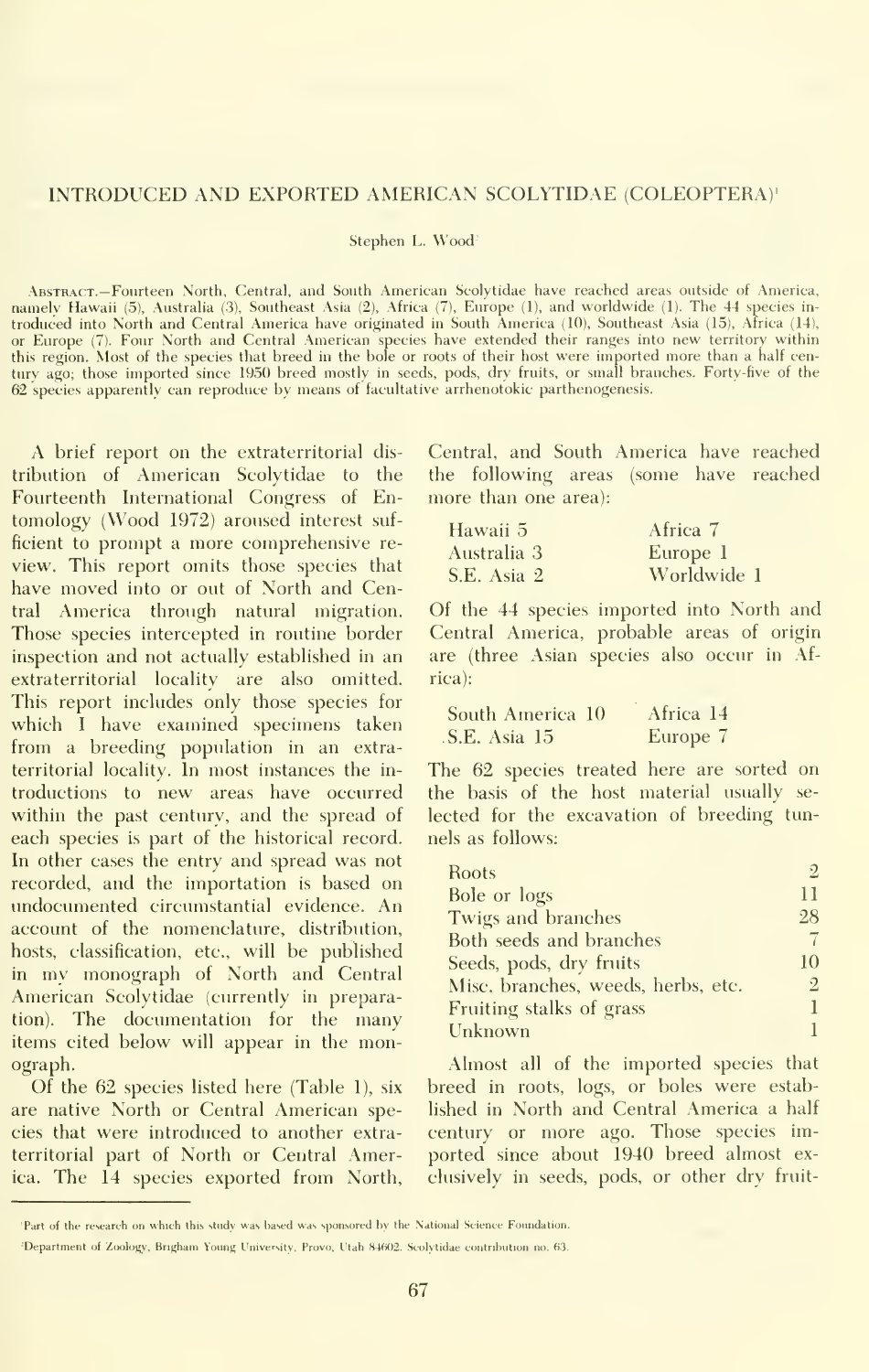### 68 Great Basin Naturalist Vol. 37, No. <sup>1</sup>

| TABLE 1. North and Central American Scolytidae that have been introduced from or exported to foreign lands. |                                      |                                                |                                          |  |
|-------------------------------------------------------------------------------------------------------------|--------------------------------------|------------------------------------------------|------------------------------------------|--|
| <b>Species</b>                                                                                              | Probable origin                      | Introduced to                                  | Host material                            |  |
| Araptus politus                                                                                             | Mexico, C. America Florida, Antilles |                                                | Seeds                                    |  |
| Coccotrypes aciculatus                                                                                      | New Guinea?                          | Panama and Brazil                              |                                          |  |
| advena<br>$\bar{\tau}$                                                                                      |                                      | S.E. Asia, Indonesia Cuba to S. America        | Seeds or branches                        |  |
| carpophagus<br>,                                                                                            | Africa?                              | Florida to S. America                          | Seeds                                    |  |
| dactyliperda<br>$\ddot{\phantom{a}}$                                                                        | Africa?                              | USA to S. America                              | Seeds<br>Palm fruits                     |  |
| distinctus<br>$\bar{\tau}$                                                                                  | Cevlon?<br>S.E. Asia                 | Florida to S. America<br>Florida to S. America | Seeds                                    |  |
| indicus<br>$\rightarrow$                                                                                    | Indonesia                            | Florida, Galapagos Islands                     | Mangrove "seeds"                         |  |
| rhizophorae<br>Corthylus spinifer                                                                           | C. and S. America                    | Florida                                        | Branches or seedlings                    |  |
| Cryphalomorphus jalapae                                                                                     | Mexico                               | Worldwide interceptions                        | Jalapa root                              |  |
| Cryptocarenus heveae                                                                                        | C. and S. America                    | Africa, Florida                                | Branches, etc.                           |  |
| seriatus                                                                                                    | S. America                           | Florida, Antilles                              | Branches, etc.                           |  |
| Crypturgus pusillus                                                                                         | Europe, Asia                         | E. North America                               | <i>Picea</i> boles                       |  |
| Dendroctonus frontalis                                                                                      | <b>USA</b>                           | <b>Honduras</b>                                | Pinus boles                              |  |
| Gnathotrichus materiarius                                                                                   | E. North America                     | France                                         | Pinus boles                              |  |
| Hylastinus obscurus                                                                                         | Europe                               | N. America                                     | Clover roots                             |  |
| Hypocryphalus mangiferae                                                                                    | India                                | Florida to S. America, etc.                    | Mangifera indica                         |  |
| Hypothenemus aequaliclavatus                                                                                | Indonesia                            | Honduras, Jamaica                              | Unknown                                  |  |
| africanus<br>$\ddot{\phantom{a}}$                                                                           | S. Africa                            | USA to S. America                              | Fruits, branches                         |  |
| areccae<br>.,                                                                                               | S.E. Asia                            | Florida to S. America, etc.                    | Seeds, branches, etc.<br><b>Branches</b> |  |
| birmanus<br>$\rightarrow$                                                                                   | S.E. Asia                            | Florida, C. America, etc.<br>USA to Trinidad   | <b>Branches</b>                          |  |
| brunneus<br>$\ddot{\phantom{1}}$<br>californicus                                                            | Africa?<br>Africa?                   | USA to Mexico                                  | Twigs, etc.                              |  |
| $\rightarrow$<br>columbi                                                                                    | Africa?                              | USA to S. America                              | Twigs, weeds, etc.                       |  |
| $\rightarrow$ $\,$<br>crudiae                                                                               | S.E. Asia?                           | USA to S. America                              | Twigs, weeds, etc.                       |  |
| $\ddot{\phantom{1}}$<br>cylindricus                                                                         | Africa?                              | Mexico to S. America                           | <b>Branches</b>                          |  |
| , ,<br>erectus                                                                                              | Africa?                              | USA to S. America                              | <b>Branches</b>                          |  |
| $\overline{\phantom{a}}$<br>eruditus                                                                        | Tropical America?                    | Almost cosmopolitan                            | Twigs, seeds, etc.                       |  |
| $\cdots$<br>hampei                                                                                          | Africa                               | C. and S. America, etc.                        | Coffee berries                           |  |
| $\ddot{\phantom{a}}$<br>javanus                                                                             | Africa?                              | Florida to S. America, etc.                    | Branches, pods                           |  |
| $\ddot{\phantom{1}}$<br>obscurus                                                                            | Tropical America                     | Intercepted worldwide                          | Brazil nuts, etc.                        |  |
| $\rightarrow$ 5<br>parallelus<br>$\ddot{\phantom{a}}$                                                       | Mexico                               | Hawaii                                         | Twigs?                                   |  |
| pubescens<br>$\rightarrow$                                                                                  | Tropical America?                    | Florida, Hawaii, etc.                          | Grass                                    |  |
| seriatus<br>$\sim$                                                                                          | Tropical America?                    | USA, Africa, etc.                              | Twigs, seeds, etc.                       |  |
| setosus                                                                                                     | Africa?                              | Antilles to S. America                         | Fruits, pods, etc.                       |  |
| Ips grandicollis                                                                                            | N. America                           | Australia                                      | Pinus limbs, etc.                        |  |
| Microborus boops                                                                                            | C. America                           | Africa, Jamaica                                | Branches, etc.                           |  |
| Pagiocerus frontalis<br>Phloeosinus cupressi                                                                | S. America<br>N. America             | USA, etc.<br>Panama, Australia, etc.           | Seeds<br>Cupressus branches              |  |
| Pityophthorus confusus                                                                                      | <b>USA</b>                           | Honduras                                       | Pinus bole                               |  |
| juglandis                                                                                                   | Arizona                              | California                                     | Juglans branches                         |  |
| Premnobius cavipennis                                                                                       | Africa                               | Florida to S. America                          | Limbs, etc.                              |  |
| ambitiosus                                                                                                  | Africa                               | S. America                                     | Limbs, etc.                              |  |
| Scolytus mali                                                                                               | Europe                               | N. America                                     | Fruit trees                              |  |
| multistriatus                                                                                               | Europe                               | N. America, etc.                               | Ulmus limbs, etc.                        |  |
| rugulosus                                                                                                   | Europe                               | N. America, etc.                               | Fruit trees                              |  |
| Xyleborinus aspericauda                                                                                     | C. and S. America                    | Florida                                        | Limbs, logs                              |  |
| saxeseni                                                                                                    | Europe                               | N. America, etc.                               | Limbs, logs, etc.                        |  |
| Xyleborus affinis                                                                                           | Tropical America                     | Hawaii to Malava, Africa                       | Logs, etc.                               |  |
| dispar<br>$\ddot{\phantom{1}}$                                                                              | Europe                               | N. America                                     | Limbs, etc.                              |  |
| ferrugineus<br>$\cdots$                                                                                     | Tropical America                     | Hawaii to Australia, Africa                    | Logs                                     |  |
| obliquus<br>$\ddot{\phantom{a}}$<br>rubricollis                                                             | S. America?<br>S.E. Asia             | N. America, Africa                             | <b>Branches</b>                          |  |
| $\ddot{\phantom{a}}$<br>spinulosus                                                                          | Tropical America                     | N. America<br>Hawaii                           | Branches, boles, etc.                    |  |
| $\mathbf{r}$<br>validus                                                                                     | S.E. Asia                            | New York                                       | Limbs<br>Limbs, etc.                     |  |
| $\overline{\phantom{a}}$<br>volvulus                                                                        | Tropical America                     | Hawaii to Malaya, Africa                       | Logs                                     |  |
| $\bar{\phantom{a}}$<br>xylographus                                                                          | E. North America                     | California                                     | Quercus logs                             |  |
| Xylosandrus compactus                                                                                       | S.E. Asia?                           | Florida, Cuba, Africa, etc.                    | Twigs                                    |  |
| crassiusculus                                                                                               | S.E. Asia                            | South Carolina, Hawaii                         | <b>Branches</b>                          |  |
| $\ddot{\phantom{a}}$<br>germanus                                                                            | apan                                 | USA                                            | Limbs, etc.                              |  |
| $\epsilon$<br>morigerus<br>÷.                                                                               | S.E. Asia                            | C. and S. America                              | Branches, etc.                           |  |
| zimmermanni                                                                                                 | Tropical America                     | Florida                                        | <b>Branches</b>                          |  |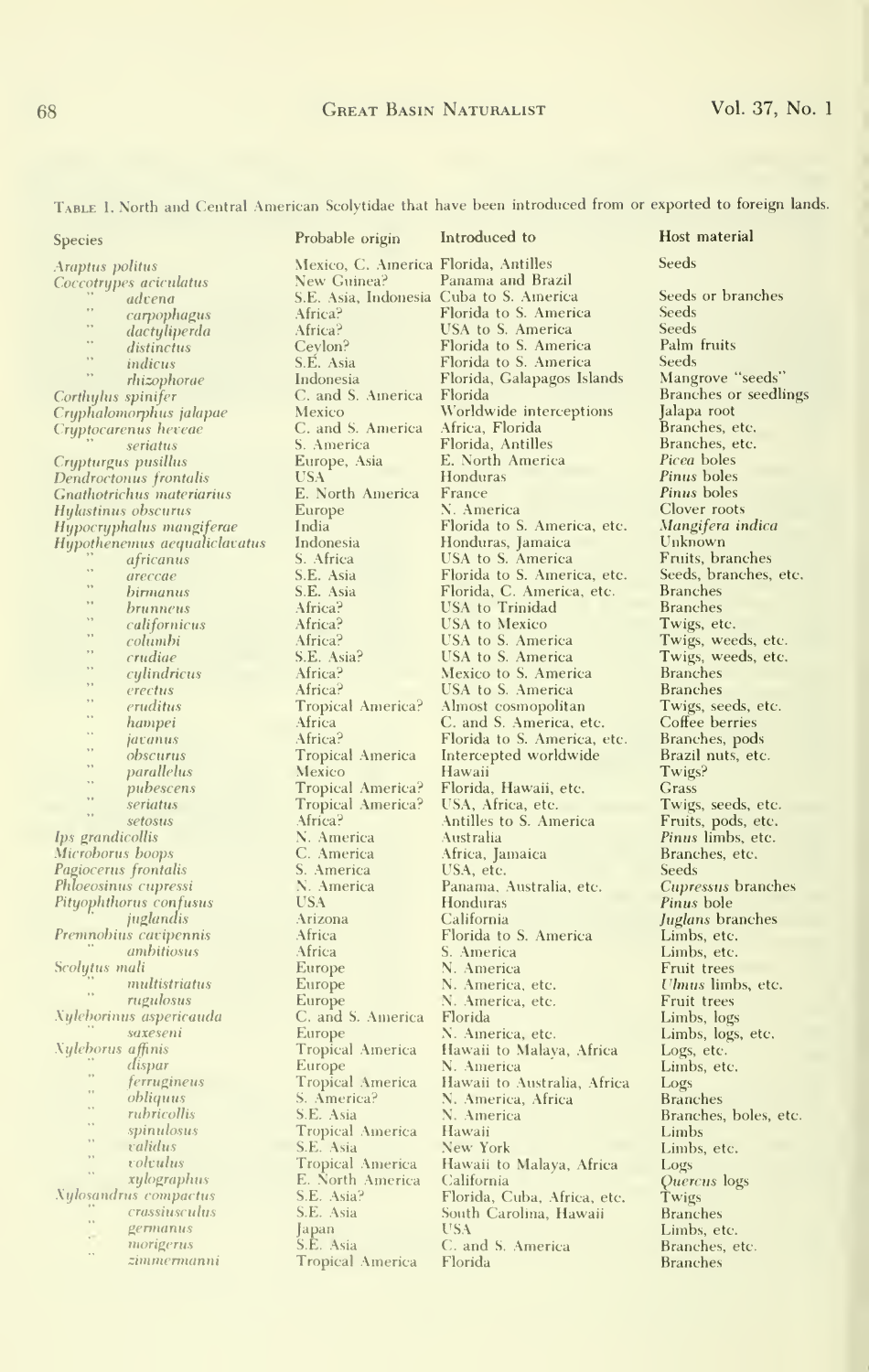ing structures or in small branches. It is of interest that 45 of the 62 species can repro duce bv means of facultative arrhenotokic parthenogenesis, by which means one fe male can establish an entire breeding population.

Araptus politus Blandford, 1904, is native to southern Mexico and Central America, where it breeds in *Mucuna* seeds. It has been taken in Haiti (Cola nuts), Jamaica and Cuba (host not recorded), and Miami, Florida (intercepted in "bird seed"; breeding in "seeds") since 1960.

Coccotnjpes aciculatus Schedl, 1952, was named from New Guinea. It has been taken in Brazil (Cuma nuts), Costa Rica, and Pan ama (at light) since 1938. Its hosts and habits are unknown.

Coccotnjpes advena Blandford, 1894, is apparently a native of Indonesia. It has been taken in India, Java, Japan, Micronesia, Samoa, Hawaii, Surinam, and Cuba since 1915. It breeds in either bark or large seeds of a variety of tropical hosts.

Coccotnjpes carpophagus (Hornung, 1842) was named from betel nuts from India, al though it probably originated in Africa. It has spread to virtually all tropical and subtropical areas of the world, where it breeds in a wide variety of nuts and other large seeds. It is commonly intercepted throughout the world, but in North America it breeds permanently only in southern Florida and Mexico.

Coccotrupes dactuliperda (Fabricius, 1801) is probably of African origin. It breeds in virtually all tropical and subtropical areas of the world. It is most common in date pits, but may breed in a wide variety of nuts, seeds, and buttons or other objects made from vegetable ivory. It breeds in Florida and Arizona and probably in other southern states.

Coccotnjpes distinctus (Motschulsky, 1866) was named from Ceylon, where it probably originated. It has also been reported from Micronesia, Hawaii, Honduras, Puerto Rico, British Guiana, and southern Florida, where it breeds in a wide variety of palm seeds.

Coccotrypes indicus (Eggers, 1936) was named from India. It is widely distributed in southeastern Asia and Indonesia, and has been reported from the Fiji Islands, Tahiti, Hawaii, Brazil, Surinam, Trinidad, Puerto Rico, Martinique, Guadeloupe, Costa Rica, Panama, and Coral Gables, Florida. It has been intercepted in various seeds at several American ports. It probably is capable of breeding in large seeds in most southern states of the U.S.A.

Coccotnjpes rhizophorae (Hopkins, 1915) is apparently from Indonesia. It also breeds in the Galapagos Islands and southern Florida. It infests the viviparous seeds of mangrove (Rhizophora mangle).

Corthylus spinifer Schwarz, 1891, was named from Florida, but it is very doubtful that it is a native species. In addition to Florida, its present distribution extends from Brazil to Veracruz, Mexico. Several related species occur in Central America and north ern South America. In all probability, it has spread through commerce to Brazil and Florida in the past century.

Cryphalomorphus jalapae (Letzner, 1848) is native to Mexico, where it breeds in ja lapa root (presumably Exogonium jalapa). It is not known to be permanently established in any invaded territory.

Cryptocarenus heveae (Hagedorn, 1912) was named from Africa (Congo), where it damaged rubber trees. It is now known to be native to Mexico, Central America, and northern South America. It also breeds in Ghana, Congo, Brazil, Jamaica, Cuba, and southern Florida. It infests the pith of small, broken, or unthrifty stems of a wide variety of trees, shrubs, and woody vines.

Cryptocarenus seriatus Eggers, 1933, is probably native to Bolivia and Peru, but now occurs throughout South America, Central America, Mexico, Jamaica, Haiti, the Virgin Islands, Cuba, Florida, and south ern Texas. It appears to have entered the United States since 1930 and to have reached Central America and Mexico after 1915 but prior to 1953. It breeds in the small branches of a wide variety of trees, shrubs, and woody vines.

Crypturgus pusillus (Gyllenhal, 1813) is native to Europe, north Africa, and north ern Asia. It was apparently introduced to eastern Canada and/or the northeastern United States in the colonial period. It is a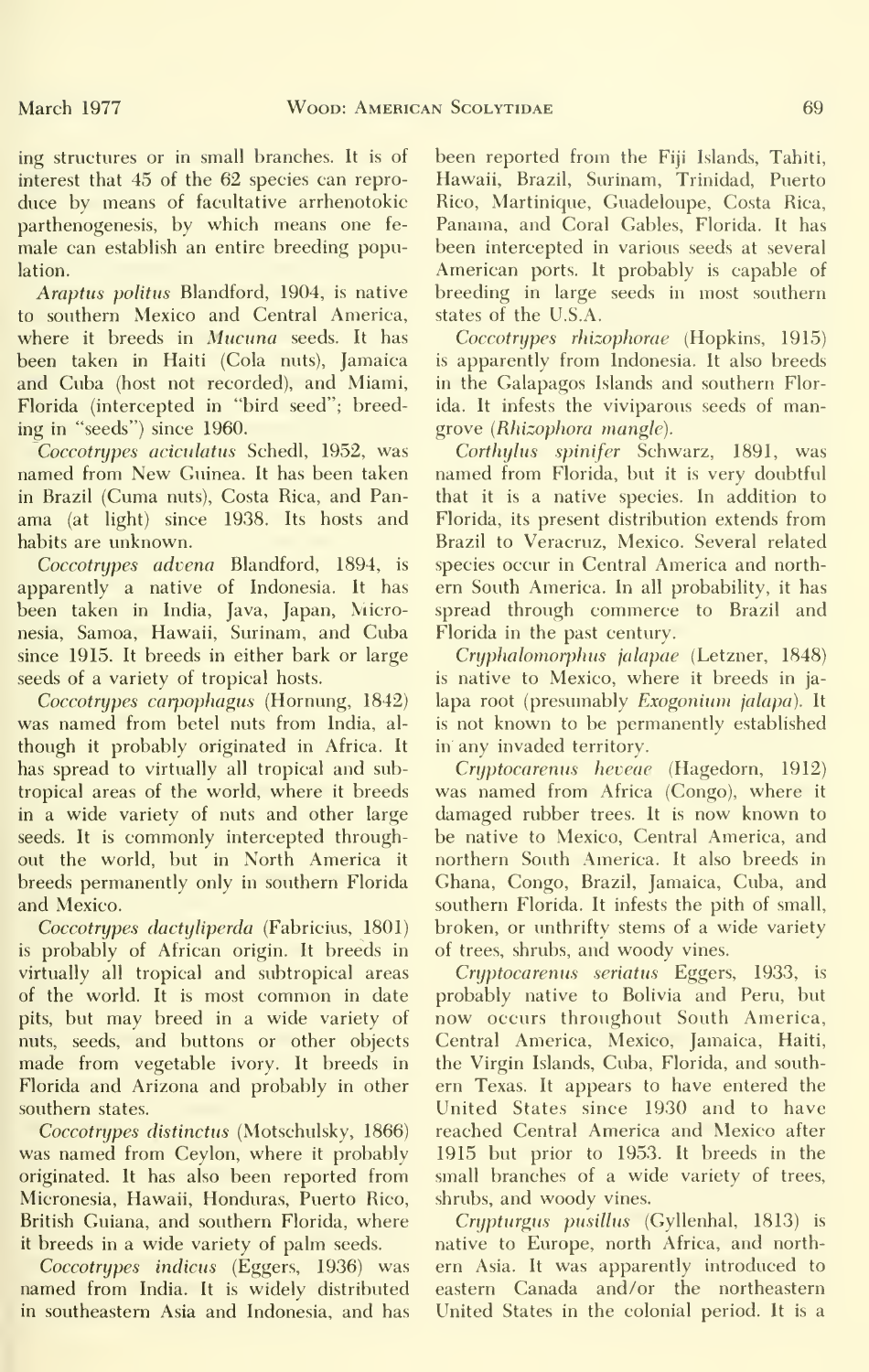secondary enemy of spruce (Picea), and breeds from Ontario and Newfoundland to New Jersey in the bark of the bole and larger branches of the host.

Dendroctonus frontalis Zimmermann, 1868, is native to the southern United States, where it is a primary enemy of pine {Pinus). It was evidently introduced into Honduras between 1910 and 1964. It occurs in the same trees with D. mexicanus, with which it is easily confused. A simultaneous introduction of Pityophthorus confusus Blandford apparently occurred. Recent col lections (not seen) report this species from southeastern Mexico. If correct, these re cords indicate that this species reached Honduras by natural migration and not through commerce.

Gnathotrichus materiarius (Fitch, 1858) is native to eastern North America, where it is a secondary enemy of pine (Pinus). Shortly before 1936 it was introduced into France. Since then it has spread into neighboring areas, and may eventually occupy the entire pine belt of Europe and Asia. It is a woodboring ambrosia beetle.

Hylastinus obscurus (Marsham, 1802) was introduced to North America (New York) from Europe sometime prior to 1878. By 1929 it had reached British Columbia and Oregon. It now occurs in all provinces and states where alfalfa or other forage clovers are grown.

Ihjpocrijphalus mangiferae (Stebbing, 1914) is apparently native to India, but ithas spread throughout the tropical regions of the world wherever its host, Mangifera indica, is cultivated. It was recorded from Guadeloupe Island in 1872 and was taken in Florida in about 1949. It is common throughout southern Mexico and Central .\merica.

Hypothenemus aequaliclavatus Schedl, 19.39, was named from Indonesia. A speci men was taken in Honduras in 1906 and an other in Jamaica in 1967. Nothing more is known of this species.

Hypothenemus africanus (Hopkins, 1915) was named from South Africa, where it probably originated. Since 1933 it has been reported from Indonesia, Malaysia, Brazil, Venezuela,^ Jamaica, Bahama Islands, Dominican Republic, Puerto Rico, Honduras, Alabama, and Louisiana. It breeds in the twigs and fruiting pods of various trees, shrubs, and vines.

Hypothenemus areccae (Hornung, 1842) is apparently native to southeastern Asia. It now occurs in virtually all tropical and subtropical countries in the world. The first re cord of its occurrence in America was in Brazil in 1928. It now occurs throughout South America, Hawaii, Martinique, the Virgin Islands, Puerto Rico, the Bahama Is lands, and southern Florida. It breeds in seeds, dry fruits, twigs, and in a wide variety of other materials. At times it becomes a serious pest of mature seeds and nuts and stored products.

Hypothenemus hinnanus (Eichhoff, 1878) was named from Burma, where it probably is native. It has been reported from southeast Asia, Indonesia, the Philippine Islands, Australia, Micronesia, Hawaii, Jamaica, Central America, Mexico, and Florida. It breeds in the twigs and small branches of a wide variety of trees, shrubs, and woody vines. It was first taken in Jamaica in 1937 and in Florida in 1951.

Hypothenemus brunneus (Hopkins, 1915) occurs from Alabama, Florida, and Texas to Panama, including the Bahama Islands, Cuba, Puerto Rico, the Virgin Islands, and Trinidad. It has no native American relatives, but several similar species are native to Africa. For this reason it is presumed to be of African origin. It was first reported from Texas in 1915.

Hypothenemus californicus Hopkins, 1915, was regarded as a native North American species until specimens were taken re cently in Liberia and Israel. Since it is not allied to any American species, but has several near relatives in Africa, it is presumed to be of African origin. It occurs from southern California to New Jersey and southward to southern Mexico.

Hypothenemus eohimbi Hopkins, 1915, was named from the southern United States and has since been reported from Mexico, Costa Rica, Colombia, Venezuela, Cuba, and the Bahama Islands. All representatives of this species group are of Old World ori gin. It is presumed that this species also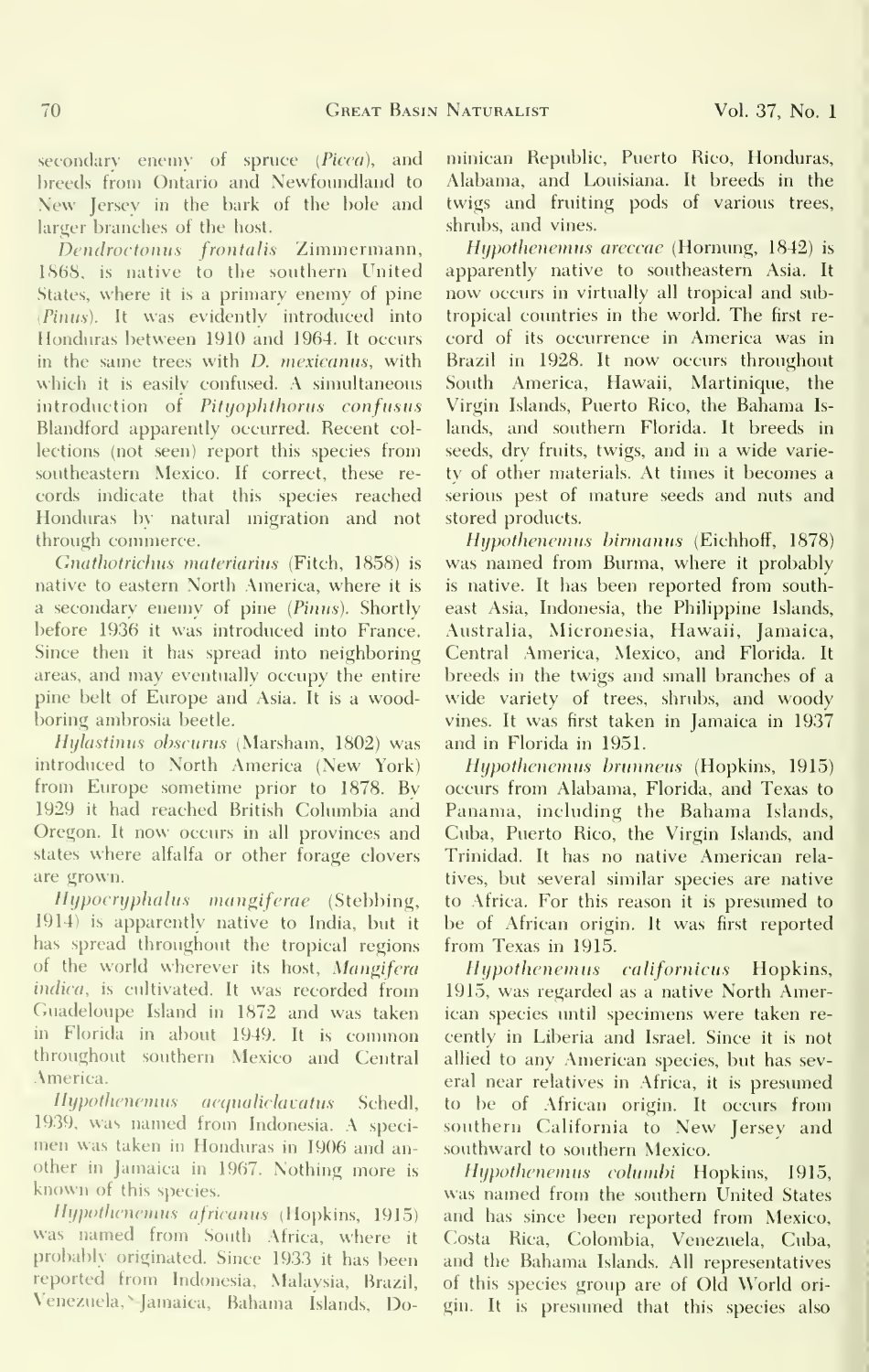will eventually be found in Africa. It breeds in a wide variety of materials, including twigs, weeds, straw, seeds (rare), etc. It is of some economic importance.

Hypothenemus crudiae (Panzer, 1791) was named from India, but it has spread through commerce to virtually all tropical and subtropical areas of the world for so long that its true origin is unknown. It is common from the eastern United States to Argentina. Circumstantial evidence suggests a southern Asian origin. Although it breeds in small branches of trees, shrubs, vines, weeds, or other plants, its greatest populations occur in seeds, pods, or other fruit ing bodies, where it has caused much eco nomic damage in mature seeds both in the field and in storage. Its importance in agri culture or forestry is limited to its effect on seed production.

Hypothenemus cylindricus (Hopkins, 1915) was named from Guatemala, but is now known from Mexico to Panama, Colombia, Venezuela, Guadeloupe, and Africa (Liberia). Since this species has no close rel atives native to America, it is presumed that it is of African origin where several near relatives occur. It breeds in small branches of trees, shrubs, and vines.

Hypothenemus erectus LeConte, 1876, was named from Texas, but it is now known from Texas to Honduras, Venezuela, Cuba, the Virgin Islands, and Africa. Several very closely related forms occur in Africa, but there are no known native American species that are closely related For this reason it is presumed to be of African origin. It breeds in small branches of a wide variety of trees and shrubs.

Hypothenemus eruditus Westwood, 1836, is probably the most widely distributed and most frequently encountered scolytid species in the world. It is known from virtually all tropical and subtropical areas of the world and in temperate regions where sufficient moisture and vegetation are present. It breeds in the bark of the trunk or branches of numerous plants, in flowers, weeds, grass, fruiting bodies of fungi, and seeds; the origi nal series was breeding in the cover of an old book. In America it is known from Michigan to Argentina as <sup>a</sup> common species. It probably originated in the American tropics. It is frequently of economic importance in mature seeds or pods both in the field and in storage.

Hypothenemus hampei (Ferrari, 1867) is the notorious coffee berry borer. It is apparently native to Africa, but it occurs throughout the coffee-growing regions of the Old World and in Brazil. More recently it has reached Colombia and Guatemala. It breeds only in coffee beans. Infested beans have been intercepted in most countries of the world. It is of great economic importance.

Hypothenemus javanus (Eggers, 1908) was named from Indonesia, although it may have originated in Africa. It is now known from Africa (Camerouns, Congo, Ghana, and Liberia), Indonesia, the Philippines, Mexico to Panama, Colombia, Venezuela, Guadeloupe, Puerto Rico, Cuba, and Florida. It breeds in small branches and seed pods of a wide variety of plants. It has been of economic concern in some situations.

Hypothenemus obscurus (Fabricius, 1801) originated in the American tropics. It breeds from Costa Rica and Puerto Rico to Brazil, but has been intercepted in seeds and nuts in most countries of the world. It is best known as a borer in Brazil nuts, al though it breeds in a wide variety of seeds and dry fruits and, apparently, can repro duce in bark (uncommon). It is an important pest of many tropical nuts and fruits. Breeding populations in Florida apparently hybridize with the native H. seriatus (Eichhoff) and are absorbed by that species.

Hypothenemus parallelus (Hopkins, 1915) was named from Mexico, where it may have originated. It is also known to occur in Hawaii. It is very similar to H. eruditus Westwood, and may be no more than a morphological variation of that species.

Hypothenemus pubescens Hopkins, 1915, was named from Florida, but it is now known to occur in Texas, Puerto Rico, Mexico, and Hawaii. Because of its very small size and its unusual habit of breeding in the fruiting stalks of grass {Andropogon, Cyno don, and Paspalum) it probably has been overlooked. An American origin is sus pected.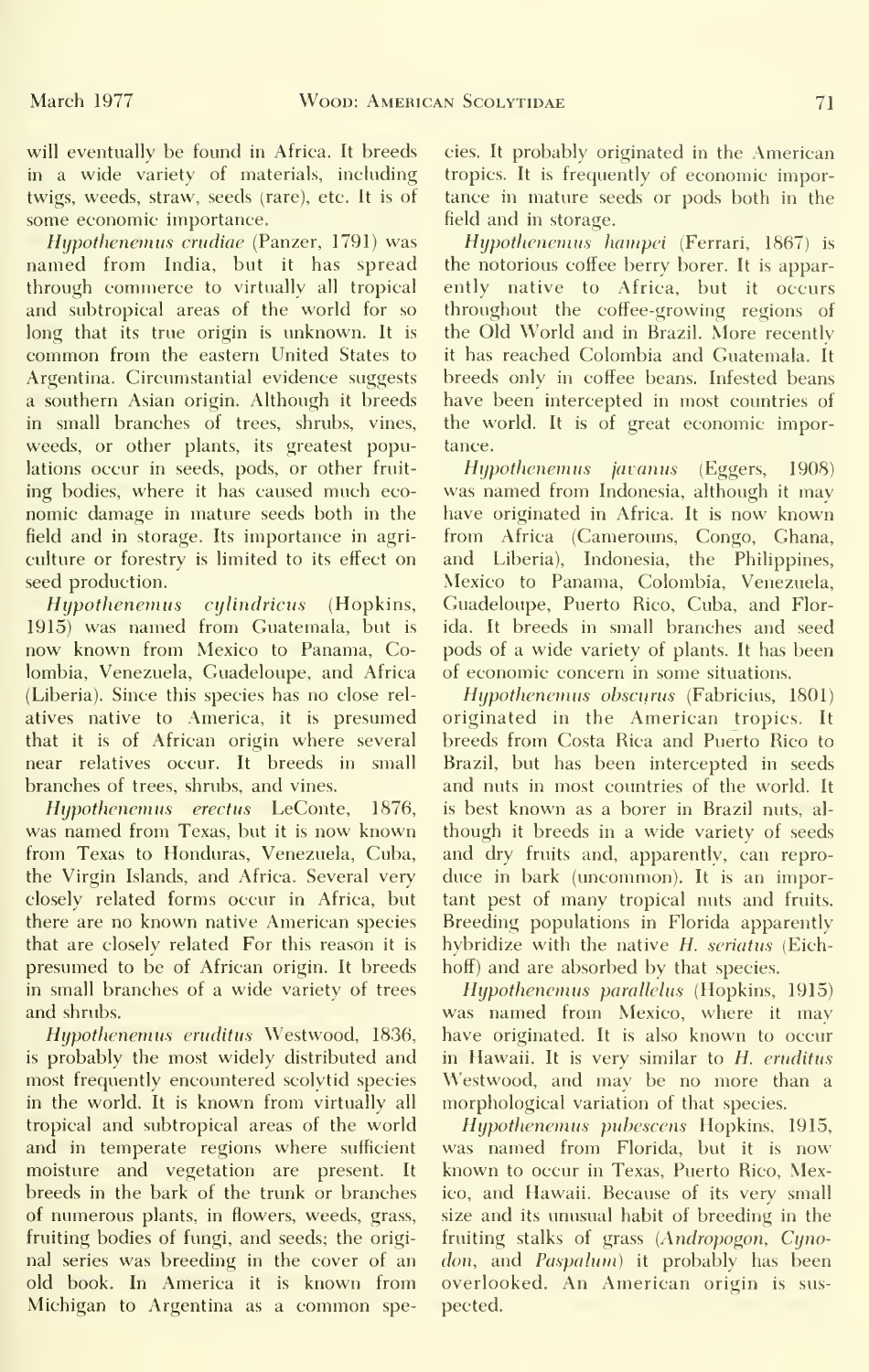Hypothenemus seriatus (Eichhoff, 1871) was named from Louisiana. It occurs from West Virginia to Brazil, Hawaii to Australia, Indonesia, Madagascar, and Africa (the Ivorv Coast). It is probably of American origin. It breeds most commonly in twigs and small branches, but may also occur in seeds, pods, weeds, or other plant material. It is of economic concern.

Hupothenemus setosus (Eichhoff, 1867) was named from Guadeloupe, although it is probably native to Africa. It occurs from Mexico to Brazil, Guadeloupe, Puerto Rico, and Africa (Camerouns, Congo). It breeds in small branches and fruiting bodies of a wide varietv of hosts.

Ips grandicollis (Eichhoff, 1868) occurs from southern Manitoba and Quebec to Florida and Honduras. It was introduced into pine plantations in Australia. It is of economic concern.

Microhorus hoops Blandford, 1897, is a rare species that is known from Guatemala to Panama. Its occurrence in Jamaica probably represents an introduction. It was also introduced into Africa (Camerouns, Gold Coast, Uganda) prior to 1919.

Pagiocerus frontalis (Fabricius, 1801) probably originated in southern South America, where similar species occur. It has spread northward in America to North Carolina and Texas, and it is occasionally intercepted in corn (maize) in Europe and elsewhere. In the Andean region of South America it is a significant pest of dry mature corn in the field and in storage.

Phloeosinus cupressi Hopkins, 1903, is native to the coastal region from Alaska to California, where it breeds in Cupressus and a few related tree genera. It has been in troduced into Panama, Australia, and New Zealand.

Pityophthorus confusus Blandford, 1904, is apparently native to the southeastern United States, where it occurs in Pinus holes with Dendroctonus frontalis Zimmermann. It appears to have reached Honduras with *D. frontalis* either by natural migration or through commerce (see D. frontalis above).

Pityophthorus juglandis Blackman, 1928, infests native black walnut  $(Juglans)$  in southern Arizona and New Mexico. It was reported as new to California by Bright and Stark (1973). Since native potential hosts occur in the area, there is a question as to whether an oversight in collecting prior to 1959 occurred or an introduction actually did occur.

Premnohius cavipennis Eichhoff, 1878, is native to Africa, where it is a common, widely distributed species. Prior to 1931 itwas introduced into South America and has now spread northward to southern Mexico (1951) and Florida (1939). It is an ambrosia beetle that breeds in a wide variety of hosts in material about two to eight inches in di ameter. It may be of some economic concern.

Premnohius amhitiosus (Schaufuss, 1897) has not yet been reported from North or Central America, although it probably oc curs there. It is native to Africa, but was in troduced into Brazil and Colombia prior to 1958. It is now known from Bolivia and has probably reached most other South and Central American countries. Its habits and importance apparently are similar to those of P. cavipennis.

Scolytus mali (Bechstein, 1805) is native to Europe, where it is a pest of apples, pears, prunes, and other cultivated fruit trees. It was introduced into New York pri or to 1868 but was virtually unknown here until about 1950. Since then it has spread into southern Ontario, Michigan, Ohio, and Maryland and should spread into most of the states in the U.S.A. within a few years. It is larger than S. rugulosus, but apparently has similar habits.

Scolytus multistriatus (Marsham, 1802) is native to temperate Europe and Asia. It was introduced into North America and now occurs in all of the 48 contiguous states of the U.S.A. and is apparently in all of the southern provinces of Canada. It is the well-known European elm bark beetle, the principal vector of Dutch Elm Disease. It has also been introduced into several other areas of the world where elms grow.

Scolytus rugulosus (Müller, 1818) is the shot-hole borer of cultivated fruit trees. It is native to Europe and Asia, but it was in troduced into North America very earlv in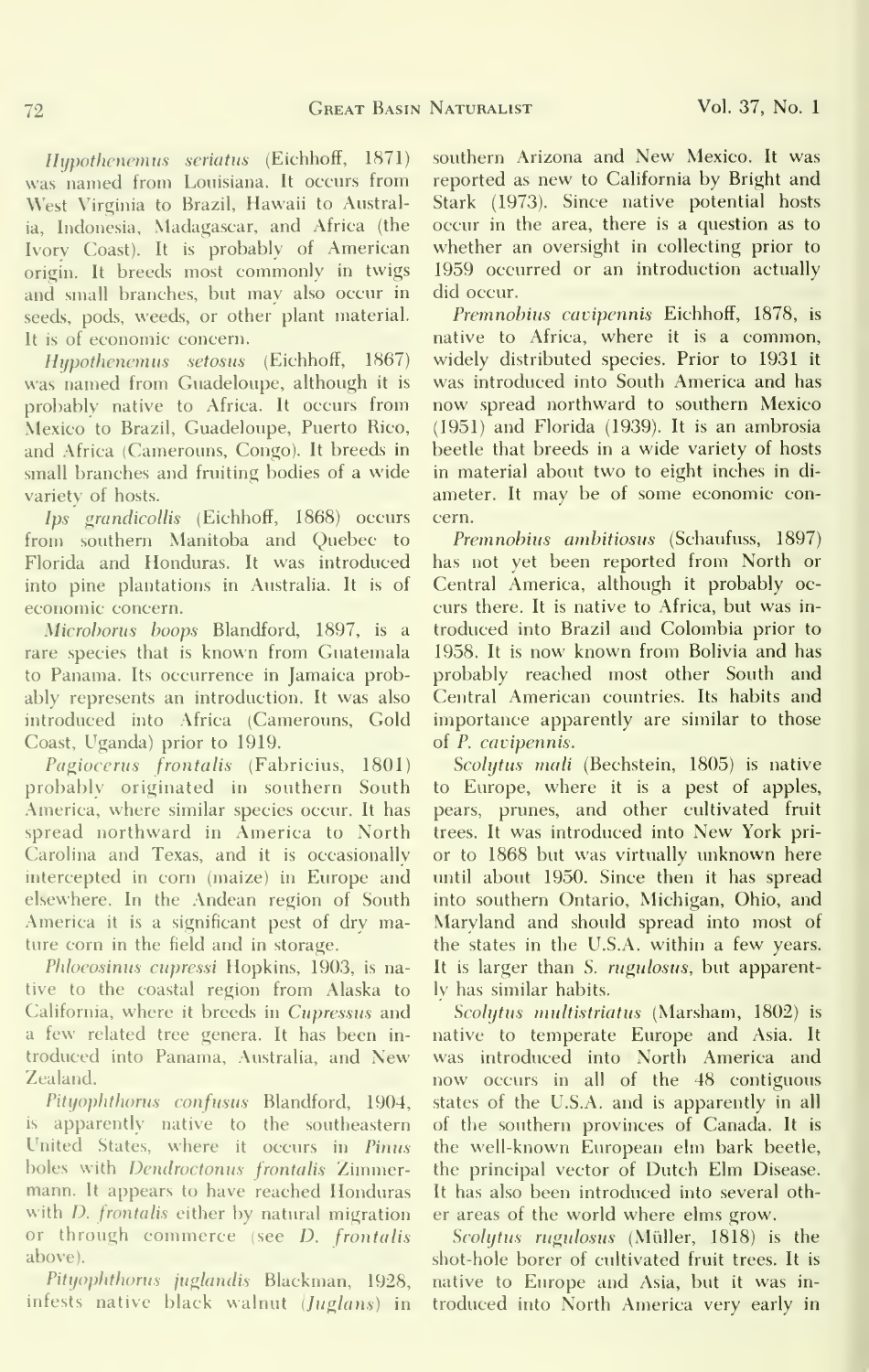the settlement of this continent and now oc curs in all states and provinces where apples are grown.

Xyleborinus aspericauda (Eggers, 1941) is native to Central and South America. One specimen was taken in the field in southern Florida (Biscayne Bay). Whether or not it is established in Florida is not known. It is an ambrosia beetle that breeds in the limbs and logs of a wide variety of host plants.

Xylehorinus saxeseni (Ratzeburg, 1837) is native to Europe, but has been transported to most temperate areas of the world. In North America it has been reported from 33 states of the U.S.A., from British Columbia, and from Baja California. It is probably more widely distributed, but has been over looked due to the lack of collecting. It was also intercepted in Australia in logs from Brazil and it has been in Hawaii for many years. In desert areas it is of little or no economic concern, but may be a significant pest elsewhere.

Xyleborus affinis Eichhoff, 1868, is probably native to tropical America, but now occurs from Massachusetts to Argentina, from Hawaii to Malaya, and in Africa. It breeds in injured, dying, and cut trees and is a significant pest of logs. It does not nor mally breed in sawed lumber.

Xyleborus dispar (Fabricius, 1792) is native to Europe, but was introduced into North America prior to 1817. It is now widely distributed in southern Canada (Nova Scotia to British Columbia) and in the northern United States (south to Virginia and Utah). It is an ambrosia beetle that breeds in a wide variety of hosts in material two to ten inches in diameter. It is of economic concern in some areas.

Xyleborus ferrugineus (Fabricius, 1801) probably originated in tropical America, but it has now spread to Arizona, Michigan, and Massachusetts in the continental United States, as well as Hawaii, Micronesia, Australia, and Africa, and may have reached other tropical areas where it has not yet been detected. Its habits are similar to those of  $X$ , *affinis* except that it is more aggressive and more abundant and, consequently, is of greater economic concern.

Xyleborus obliquus (LeConte, 1878) was

named from Florida, but it is probably of South American origin where it and similar species occur. It now occurs from Virginia to Brazil and in Africa (Congo and Zambia). It apparently breeds in unthrifty or cut branches of a wide variety of hosts. In the United States it has been reported from the District of Columbia, Florida, Georgia, Mississippi, and Virginia; in Mexico from Michoacan; in Central America from Guatemala; and in South America from Colombia and Brazil.

Xyleborus rubricollis Eichhoff, 1875, is native to southeastern Asia from Malaya to Ja pan. It was introduced into the United States prior to 1942, where it has been re ported from Connecticut, Maryland, and Virginia. It is an ambrosia beetle that breeds in a wide variety of hosts. It may be of local economic concern in some areas.

Xyleborus spinulosus Blandford, 1898, is native to tropical America from central Mexico to Brazil. It was introduced into Hawaii prior to 1934. It breeds in the branches of a wide variety of host trees, shrubs, and woody vines.

Xyleborus validus Eichhoff, 1875, was named from Japan; it has also been report ed from Taiwan and China. About 1975 it became established in New York. In recent years it has been intercepted from wooden packing crates of Japanese origin at numerous ports worldwide. It is anticipated that it will become established in additional areas in the near future.

Xyleborus volvulus (Fabricius, 1775) oc curs in two geographical races that probably ranged from the coastal southeastern United States to Argentina. One or both races, including hybrids between the two, have spread to Hawaii, Micronesia, Australia to Malaya, Africa, and Madagascar. Its habits are similar to X. affinis and X. ferrugineus except that it is usually less abundant. It is of some conomic concern.

Xyleborus xylographus (Say, 1926) is native to eastern North America from Ontario and Quebec to the Gulf Coast and Cuba. A few very old specimens labeled "Brazil" and "Chile" have been examined, but they are assumed to be mislabeled. One speci men from China Flat, Eldorado County,